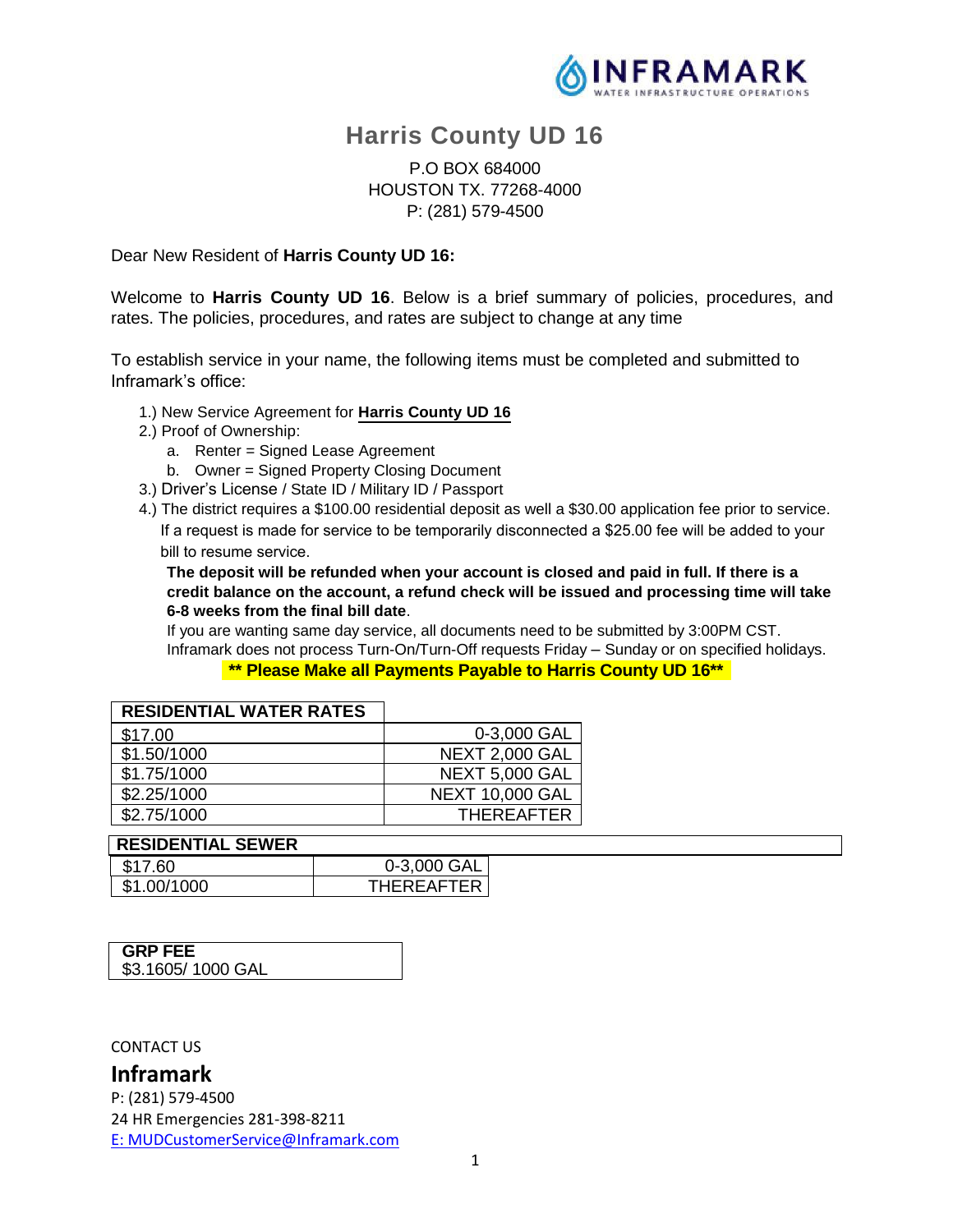

## **A 10% penalty will be assessed if payment is received after the due date. This amount is shown in the "AFTER DUE DATE" section on your bill.**

## **Delinquent:**

If your account becomes past due at the time current bills are generated, a termination notice will be sent to your address. **A fee of \$12.50** will be assessed to your account and all charges are due to avoid termination of your service. Should full payment not be received as directed on the letter, your service will be disconnected. Should service be disconnected, a **\$100.00 disconnect deposit** will be added to your account and an **additional \$50.00 for reconnection**. Full balance of your account will be required to restore service, payable by cashier's check or money order only. If reconnecting due to non-pay cut off time is 4 PM CST. If your district offers After Hours Service, reconnections after 4 PM CST will be subject to After Hours Fees. Monday through Friday, to restore with same day service. If your district offers after-hour services, payments made after 4:00PM CST will be subject to after-hours fees.

*NOTE: Once an account is turned off due to a non-payment: Payments made online, by QR reader, over-the-phone, or mailed, are not acceptable forms of payment to restore services.*

# **Payment Options Note: If a check payment is returned unpaid by your bank (any reason) a \$30.00 returned item fee will be added to your bill.**

- **Online**
	- Payment Method:
		- Credit/Debit Card, convenience fee 3% of payment amount
		- Electronic Check, convenience fee of \$1.00
		- www.paymyinframarkbill.com
- **QR Readers "InstaPay"**
	- Payment Method: Credit/Debit Card, convenience fee 3% of payment amount
	- Electronic Check, convenience fee of \$1.00

#### **Over-the-Phone**

- Payment Method: Credit/Debit Card, convenience fee 3% of payment amount
- Payment Method: Check, convenience fee of \$1.00
- English: Select Option "1"
- Spanish: Select Option "2"

#### **Mail-In (Personal Check/Bill Pay)**

- ATTN TO: Harris County UD 16 P.O BOX 684000 Houston, TX, 77268

CONTACT US

# **Inframark**

P: (281) 579-4500 24 HR Emergencies 281-398-8211 E: MUDCustomerService@Inframark.com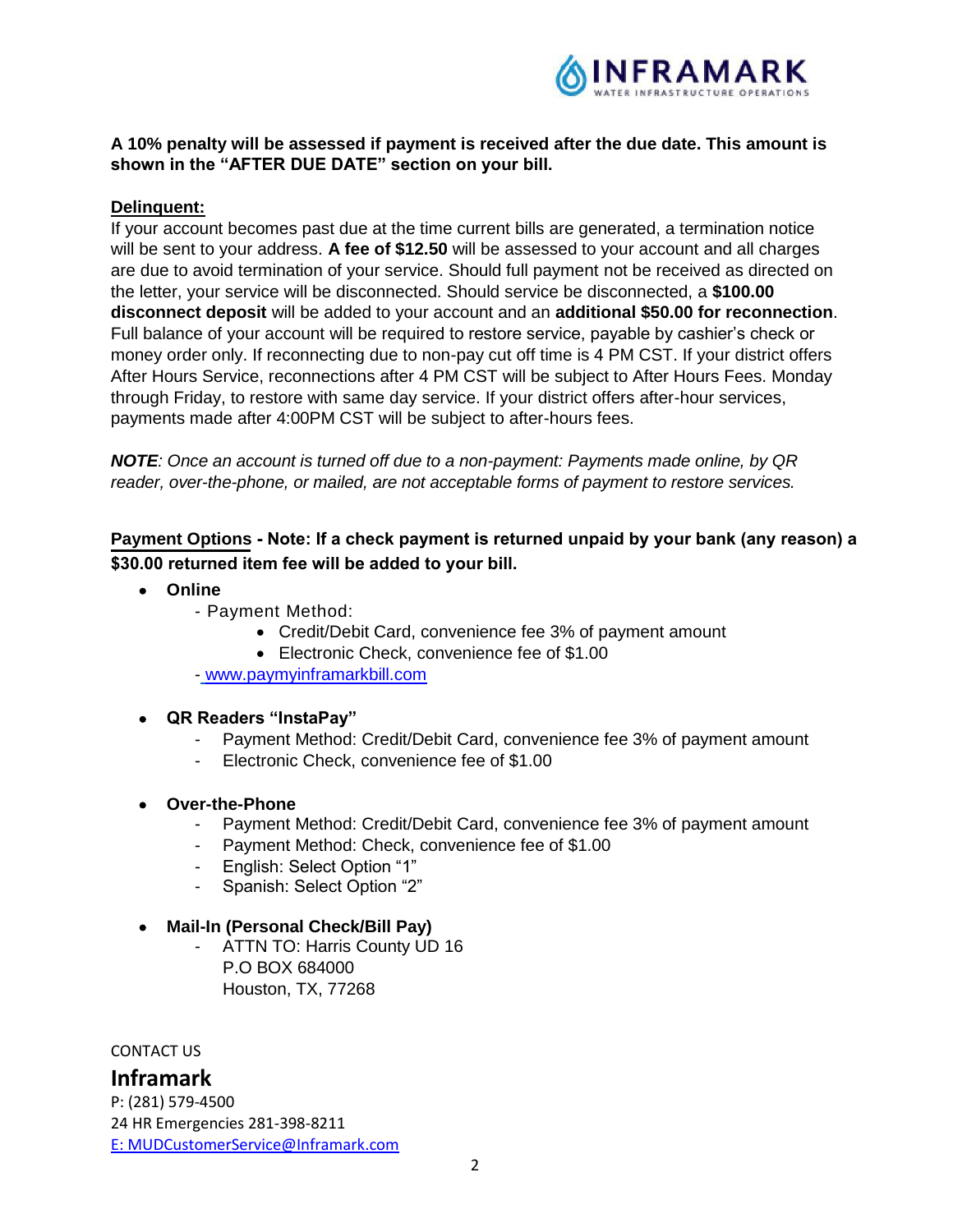

**In-Person**

Payment Method: Personal Check, Money Order or Cashier's Check Location: Inframark – Grandway West (Entrance on North side of the Building) 2002 West Grand Parkway North, Suite 100

Katy, TX, 77449

Office Hours: 7:30AM – 5:00PM

## **Detailed Payment Instructions**

- **Online**
- Login to the payment portal website: www.paymyinframarkbill.com
- Click "PAY BILL"
- Enter "Amount to Pay" and Select "Payment Type"
- Payment Method: Credit/Debit Card, Electronic Check
- Click "CONTINUE WITH TRANSACTION"
- Fill in "Payment Information" and Click "SUBMIT PAYMENT"
- **QR Readers "InstaPay"**
	- Open your QR Reader Application (one can be downloaded to your smart device from the App or Google Play stores)
	- Scan the Code
	- Proceed with the Payment Process
	- Payment Method: Credit/Debit Card

If you would like to enroll in the Auto-Pay program visit Inframark's customer portal at www.paymyinframarkbill.com, to enroll or give us a call for further assistance.

## **Posting of Payments**

## **IMPORTANT NOTICE**

Please note, initiated payment date or postmarked payment date is not equivalent to posted payment date.

The following type of payment general posting time frame, which is dependent on your bank's releasing fund policy and/or USPS delivery of mail.

Over-the-Phone, 48-72 hours

Electronic Checks (check-free payments), minimum 48-72 hours

Mail-in Checks (personal checks or bill pay), minimum 10 days

CONTACT US

# **Inframark**

P: (281) 579-4500 24 HR Emergencies 281-398-8211 E: MUDCustomerService@Inframark.com